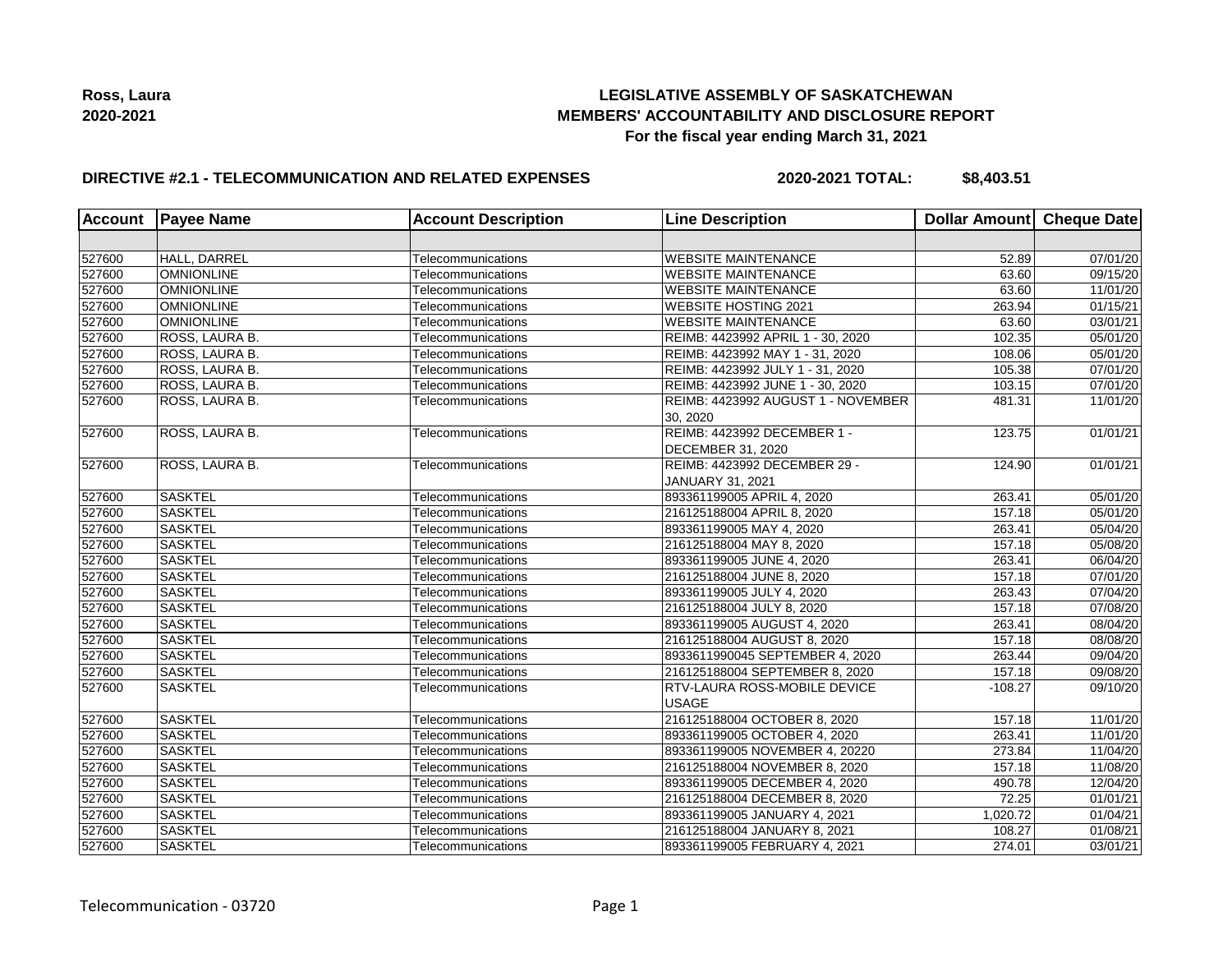## **LEGISLATIVE ASSEMBLY OF SASKATCHEWAN MEMBERS' ACCOUNTABILITY AND DISCLOSURE REPORT For the fiscal year ending March 31, 2021**

# **DIRECTIVE #2.1 - TELECOMMUNICATION AND RELATED EXPENSES**

**2020-2021 TOTAL: \$8,403.51**

| Account | <b>Payee Name</b> | <b>Account Description</b> | <b>Line Description</b>         | Dollar Amount | <b>Cheque Date</b> |
|---------|-------------------|----------------------------|---------------------------------|---------------|--------------------|
|         |                   |                            |                                 |               |                    |
| 527600  | <b>SASKTEL</b>    | Telecommunications         | 216125188004 FEBRUARY 8, 2021   | 110.44        | 03/01/21           |
| 527600  | <b>SASKTEL</b>    | Telecommunications         | 893361199005 MARCH 4, 2021      | 284.76        | 03/04/21           |
| 527600  | <b>SASKTEL</b>    | Telecommunications         | 216125188004 MARCH 8, 2021      | 108.27        | 03/08/21           |
| 530600  | <b>SASKTEL</b>    | Placement -Tender Ads      | 893361199005 APRIL 4, 2020      | 83.65         | 05/01/20           |
| 530600  | <b>SASKTEL</b>    | Placement -Tender Ads      | 893361199005 MAY 4, 2020        | 83.65         | 05/04/20           |
| 530600  | <b>SASKTEL</b>    | Placement - Tender Ads     | 893361199005 JUNE 4, 2020       | 83.65         | 06/04/20           |
| 530600  | <b>SASKTEL</b>    | Placement - Tender Ads     | 893361199005 JULY 4, 2020       | 84.40         | 07/04/20           |
| 530600  | <b>SASKTEL</b>    | Placement - Tender Ads     | 893361199005 AUGUST 4, 2020     | 84.40         | 08/04/20           |
| 530600  | <b>SASKTEL</b>    | Placement - Tender Ads     | 8933611990045 SEPTEMBER 4, 2020 | 84.40         | 09/04/20           |
| 530600  | <b>ISASKTEL</b>   | Placement -Tender Ads      | 893361199005 OCTOBER 4, 2020    | 84.40         | 11/01/20           |
| 530600  | <b>SASKTEL</b>    | Placement - Tender Ads     | 893361199005 NOVEMBER 4, 20220  | 84.40         | 11/04/20           |
| 530600  | <b>SASKTEL</b>    | Placement - Tender Ads     | 893361199005 DECEMBER 4, 2020   | 84.40         | 12/04/20           |
| 530600  | <b>SASKTEL</b>    | Placement - Tender Ads     | 893361199005 JANUARY 4, 2021    | 84.40         | 01/04/21           |
| 530600  | <b>SASKTEL</b>    | Placement - Tender Ads     | 893361199005 FEBRUARY 4, 2021   | 84.40         | 03/01/21           |
| 530600  | <b>SASKTEL</b>    | Placement -Tender Ads      | 893361199005 MARCH 4, 2021      | 84.40         | 03/04/21           |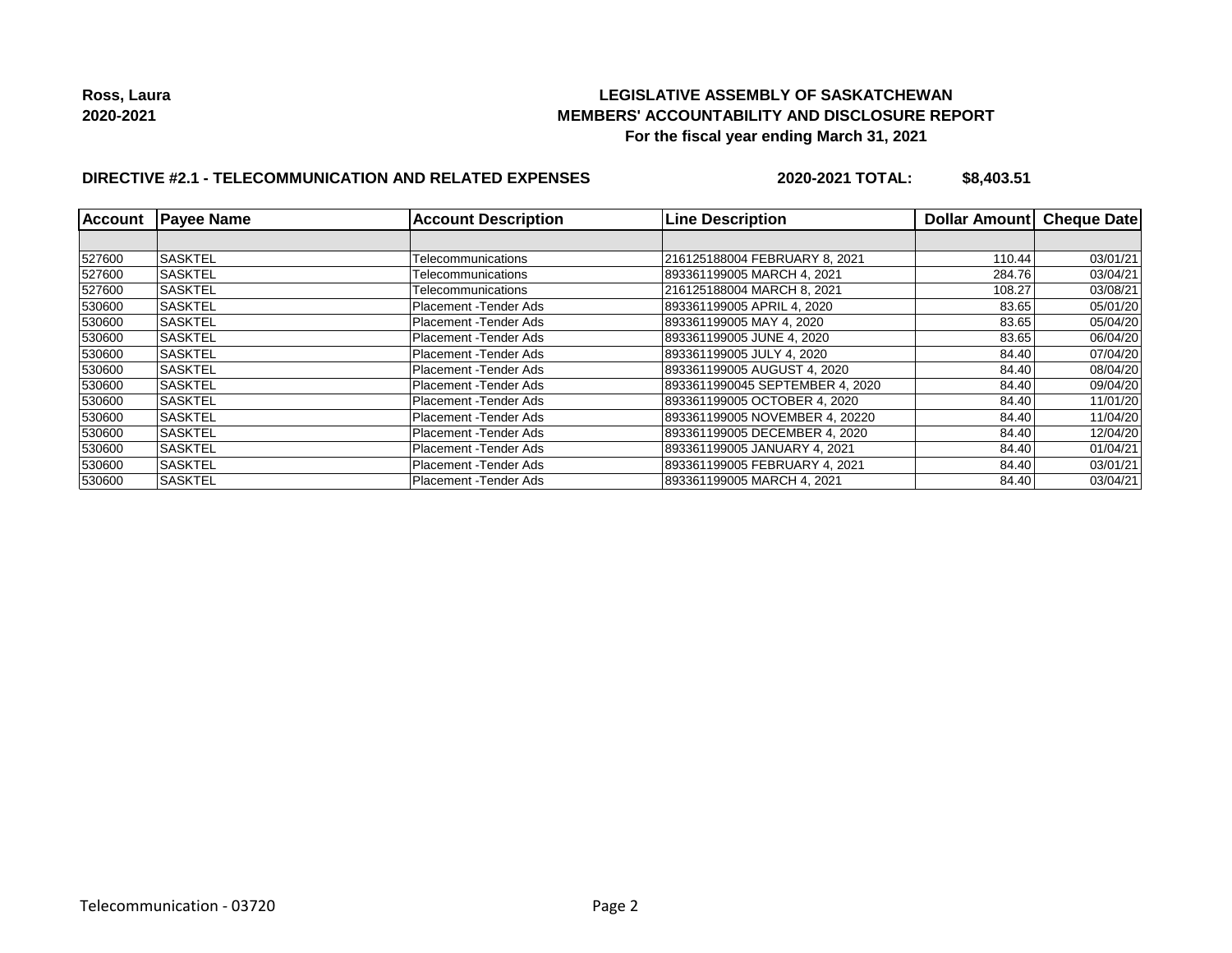# **LEGISLATIVE ASSEMBLY OF SASKATCHEWAN MEMBERS' ACCOUNTABILITY AND DISCLOSURE REPORT For the fiscal year ending March 31, 2021**

### **DIRECTIVE #3.1 - MLA TRAVEL AND LIVING EXPENSES**

**2020-2021 TOTAL: \$1,176.85**

| <b>Account</b> | <b>IPavee Name</b>    | <b>Account Description</b>  | <b>Line Description</b>                    | Dollar Amount Cheque Date |          |
|----------------|-----------------------|-----------------------------|--------------------------------------------|---------------------------|----------|
|                |                       |                             |                                            |                           |          |
| 541900         | <b>ROSS, LAURA B.</b> | Elected Rep - Travel        | MLA TRAVEL JUNE 15 - JULY 2, 2020          | 527.95                    | 07/21/20 |
| 541900         | <b>ROSS, LAURA B.</b> | <b>Elected Rep - Travel</b> | <b>IMLA TRAVEL NOVEMBER 16 -</b>           | 315.75                    | 12/16/20 |
|                |                       |                             | <b>IDECEMBER 17, 2020</b>                  |                           |          |
| 541900         | <b>ROSS, LAURA B.</b> | Elected Rep - Travel        | MLA TRAVEL MARCH 4 - 9, 2021               | 73.15                     | 03/19/21 |
| 541900         | <b>ROSS, LAURA B.</b> | <b>Elected Rep - Travel</b> | <b>IMLA TRAVEL FEBRUARY 28 &amp; MARCH</b> | 260.00                    | 03/31/21 |
|                |                       |                             | 27.2021                                    |                           |          |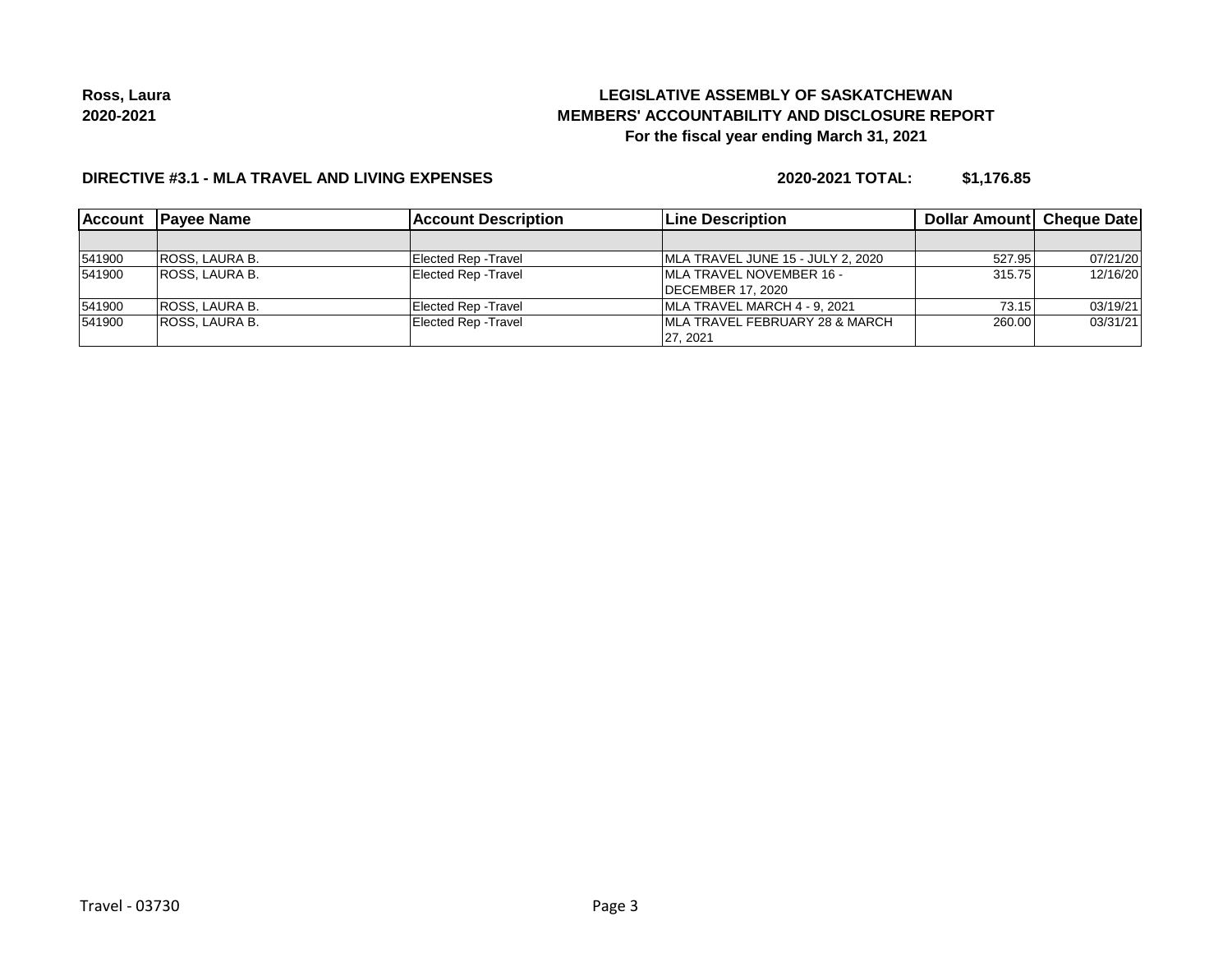

#### **DIRECTIVE #4.1 - CONSTITUENCY SERVICE EXPENSES**

| <b>Account</b> | <b>Payee Name</b>                  | <b>Account Description</b>                | <b>Line Description</b>        | Dollar Amount | <b>Cheque Date</b> |
|----------------|------------------------------------|-------------------------------------------|--------------------------------|---------------|--------------------|
|                |                                    |                                           |                                |               |                    |
| 522000         | ARTMAR ENTERPRISES LTD.            | Rent of Ground, Buildings and Other Space | DECEMBER 2020 MLA OFFICE RENT  | 1,200.00      | 12/01/20           |
| 522000         | <b>ARTMAR ENTERPRISES LTD.</b>     | Rent of Ground, Buildings and Other Space | JAN 2021 MLA OFFICE RENT       | 1,200.00      | 12/28/20           |
| 522000         | ARTMAR ENTERPRISES LTD.            | Rent of Ground, Buildings and Other Space | FEBRUARY 21 MLA OFFICE RENT    | 1,200.00      | 01/13/21           |
| 522000         | ARTMAR ENTERPRISES LTD.            | Rent of Ground, Buildings and Other Space | MARCH 2021 MLA OFFICE RENT     | 1,200.00      | 02/10/21           |
| 522000         | KIRBS VENTURES INC.                | Rent of Ground, Buildings and Other Space | APRIL 2020 MLA OFFICE RENT     | 1,452.59      | 04/01/20           |
| 522000         | KIRBS VENTURES INC.                | Rent of Ground, Buildings and Other Space | MAY 2020 MLA OFFICE RENT       | 1,452.59      | 04/20/20           |
| 522000         | KIRBS VENTURES INC.                | Rent of Ground, Buildings and Other Space | JUNE 2020 MLA OFFICE RENT      | 1,452.59      | 05/19/20           |
| 522000         | KIRBS VENTURES INC.                | Rent of Ground, Buildings and Other Space | JULY 2020 MLA OFFICE RENT      | 1,452.59      | 06/16/20           |
| 522000         | KIRBS VENTURES INC.                | Rent of Ground, Buildings and Other Space | AUGUST 2020 MLA OFFICE RENT    | 1,452.59      | 07/16/20           |
| 522000         | KIRBS VENTURES INC.                | Rent of Ground, Buildings and Other Space | SEPTEMBER 2020 MLA OFFICE RENT | 1,452.59      | 08/17/20           |
| 522000         | KIRBS VENTURES INC.                | Rent of Ground, Buildings and Other Space | OCTOBER 2020 MLA OFFICE RENT   | 1,452.59      | 09/15/20           |
| 522000         | KIRBS VENTURES INC.                | Rent of Ground, Buildings and Other Space | NOVEMBER 2020 MLA OFFICE RENT  | 1,452.59      | 10/13/20           |
| 522200         | <b>GOLD BUSINESS MACHINES LTD.</b> | Rent of Photocopiers                      | <b>COPIER CHARGES</b>          | 73.43         | 04/01/20           |
| 522200         | <b>GOLD BUSINESS MACHINES LTD.</b> | Rent of Photocopiers                      | <b>COPIER CHARGES</b>          | 69.01         | 05/01/20           |
| 522200         | GOLD BUSINESS MACHINES LTD.        | Rent of Photocopiers                      | <b>COPIER CHARGES</b>          | 56.68         | 06/01/20           |
| 522200         | <b>GOLD BUSINESS MACHINES LTD.</b> | Rent of Photocopiers                      | <b>COPIER CHARGES</b>          | 71.59         | 07/01/20           |
| 522200         | <b>GOLD BUSINESS MACHINES LTD.</b> | Rent of Photocopiers                      | <b>COPIER CHARGES</b>          | 81.83         | 09/01/20           |
| 522200         | <b>GOLD BUSINESS MACHINES LTD.</b> | Rent of Photocopiers                      | <b>COPIER CHARGES</b>          | 60.43         | 09/01/20           |
| 522200         | <b>GOLD BUSINESS MACHINES LTD.</b> | Rent of Photocopiers                      | <b>COPIER CHARGES</b>          | 62.55         | 11/01/20           |
| 522200         | <b>GOLD BUSINESS MACHINES LTD.</b> | Rent of Photocopiers                      | <b>COPIER CHARGES</b>          | 68.80         | 12/01/20           |
| 522200         | <b>GOLD BUSINESS MACHINES LTD.</b> | Rent of Photocopiers                      | <b>COPIER CHARGES</b>          | 53.61         | 01/01/21           |
| 522200         | GOLD BUSINESS MACHINES LTD.        | Rent of Photocopiers                      | <b>COPIER CHARGES</b>          | 67.85         | 01/01/21           |
| 522200         | GOLD BUSINESS MACHINES LTD.        | Rent of Photocopiers                      | <b>COPIER CHARGES</b>          | 103.52        | 02/01/21           |
| 522200         | GOLD BUSINESS MACHINES LTD.        | Rent of Photocopiers                      | <b>COPIER CHARGES</b>          | 64.09         | 03/01/21           |
| 522200         | <b>GOLD BUSINESS MACHINES LTD.</b> | Rent of Photocopiers                      | <b>COPIER CHARGES</b>          | 751.38        | 03/31/21           |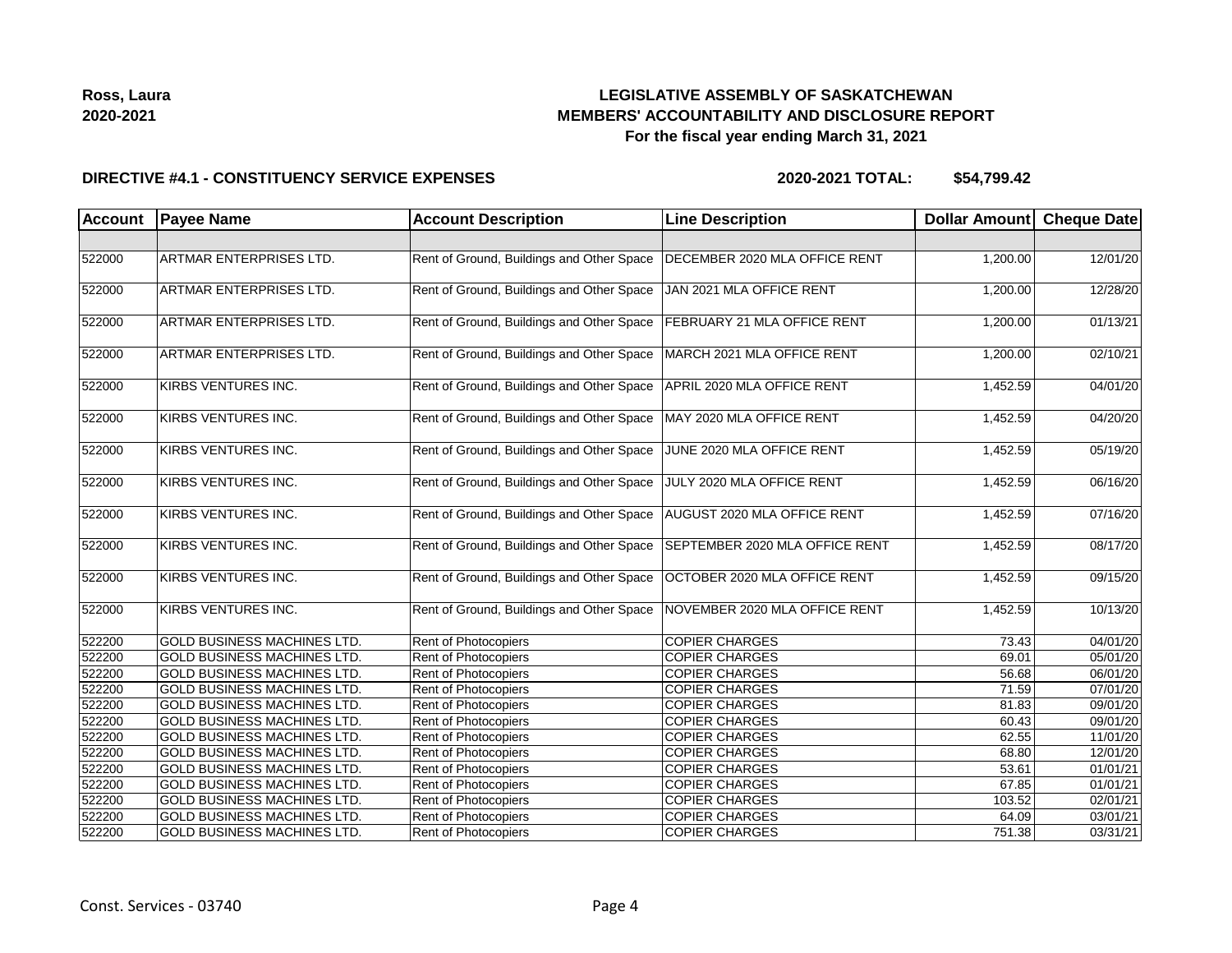

### **DIRECTIVE #4.1 - CONSTITUENCY SERVICE EXPENSES**

| <b>Account</b> | <b>Payee Name</b>                                             | <b>Account Description</b>           | <b>Line Description</b>           | <b>Dollar Amount</b> | Cheque Date |
|----------------|---------------------------------------------------------------|--------------------------------------|-----------------------------------|----------------------|-------------|
|                |                                                               |                                      |                                   |                      |             |
| 522200         | MINISTER OF FINANCE-MINISTRY OF<br>SASKBUILDS AND PROCUREMENT | Rent of Photocopiers                 | PHOTOCOPIER SERVICES FEES 2020/21 | 100.00               | 03/01/21    |
| 522500         | JOHN GALON INSURANCE SERVICES<br>LTD.                         | <b>Insurance Premiums</b>            | INSURANCE POLICY V800126334       | 450.50               | 04/01/20    |
| 522700         | SASKENERGY INCORPORATED                                       | Utilities - Electricity and Nat Gas  | 44277250294 APRIL 16, 2020        | 98.73                | 05/01/20    |
| 522700         | SASKENERGY INCORPORATED                                       | Utilities - Electricity and Nat Gas  | 44277250294 MAY 14, 2020          | 70.63                | 06/01/20    |
| 522700         | SASKENERGY INCORPORATED                                       | Utilities - Electricity and Nat Gas  | 44277250284 JUNE 12, 2020         | 40.43                | 07/01/20    |
| 522700         | SASKENERGY INCORPORATED                                       | Utilities - Electricity and Nat Gas  | 44277250294 JUL 15, 2020          | 40.43                | 08/01/20    |
| 522700         | SASKENERGY INCORPORATED                                       | Utilities - Electricity and Nat Gas  | 44277250294 AUGUST 17, 2020       | 40.43                | 09/01/20    |
| 522700         | <b>SASKENERGY INCORPORATED</b>                                | Utilities - Electricity and Nat Gas  | 44277250294 SEPTEMBER 15, 2020    | 40.43                | 09/15/20    |
| 522700         | SASKENERGY INCORPORATED                                       | Utilities - Electricity and Nat Gas  | 44277250294 OCTOBER 15, 2020      | 40.43                | 11/01/20    |
| 522700         | SASKENERGY INCORPORATED                                       | Utilities - Electricity and Nat Gas  | 44277250294 NOVEMBER 16, 2020     | 63.23                | 12/01/20    |
| 522700         | SASKENERGY INCORPORATED                                       | Utilities - Electricity and Nat Gas  | 44277250294 DECEMBER 18, 2020     | 70.55                | 01/01/21    |
| 522700         | SASKPOWER CORPORATION                                         | Utilities - Electricity and Nat Gas  | 510004653125 APRIL 16, 2020       | 333.55               | 05/01/20    |
| 522700         | SASKPOWER CORPORATION                                         | Utilities - Electricity and Nat Gas  | 510004653125 MAY 14, 2020         | 118.32               | 06/01/20    |
| 522700         | SASKPOWER CORPORATION                                         | Utilities - Electricity and Nat Gas  | 121.30                            | 121.30               | 07/01/20    |
| 522700         | SASKPOWER CORPORATION                                         | Utilities - Electricity and Nat Gas  | 510004653125 JUL 15, 2020         | 247.55               | 08/01/20    |
| 522700         | SASKPOWER CORPORATION                                         | Utilities - Electricity and Nat Gas  | 510004653125 AUGUST 17, 2020      | 104.08               | 09/01/20    |
| 522700         | SASKPOWER CORPORATION                                         | Utilities - Electricity and Nat Gas  | 510004653125 SEPTEMBER 15, 2020   | 94.12                | 09/15/20    |
| 522700         | SASKPOWER CORPORATION                                         | Utilities - Electricity and Nat Gas  | 510004653125 OCTOBER 15, 2020     | 257.83               | 11/01/20    |
| 524000         | <b>BM ELECTRIC</b>                                            | Repairs                              | <b>ELECTRICAL MAINTENANCE</b>     | 414.41               | 01/01/21    |
| 525000         | MINISTER OF FINANCE-MINISTRY OF<br>SASKBUILDS AND PROCUREMENT | Postal, Courier, Freight and Related | MAY 2020 POSTAGE                  | 1,307.80             | 06/15/20    |
| 525000         | MINISTER OF FINANCE-MINISTRY OF<br>SASKBUILDS AND PROCUREMENT | Postal, Courier, Freight and Related | JULY 2020 MAIL SERVICES           | 1,307.35             | 08/18/20    |
| 525000         | MINISTER OF FINANCE-MINISTRY OF<br>SASKBUILDS AND PROCUREMENT | Postal, Courier, Freight and Related | AUGUST 2020 MAIL SERVICES         | 1,310.76             | 09/15/20    |
| 525000         | MINISTER OF FINANCE-MINISTRY OF<br>SASKBUILDS AND PROCUREMENT | Postal, Courier, Freight and Related | MARCH 2021 MAIL SERVICES          | 38.33                | 03/31/21    |
| 525000         | PRAIRIE ADVERTISING DISTRIBUTORS<br>LTD.                      | Postal, Courier, Freight and Related | <b>MAIL PREP</b>                  | 227.62               | 06/01/20    |
| 525000         | PRAIRIE ADVERTISING DISTRIBUTORS<br>LTD.                      | Postal, Courier, Freight and Related | <b>MAIL PREP</b>                  | 276.95               | 07/13/20    |
| 525000         | PRAIRIE ADVERTISING DISTRIBUTORS<br>LTD.                      | Postal, Courier, Freight and Related | <b>MAIL PREP</b>                  | 277.60               | 09/01/20    |
| 525000         | PRAIRIE ADVERTISING DISTRIBUTORS<br>LTD.                      | Postal, Courier, Freight and Related | <b>MAIL PREP</b>                  | 60.00                | 03/12/21    |
| 525000         | ZAZULA, KELLY                                                 | Postal, Courier, Freight and Related | POSTAGE/OFFICE SUPPLIES           | 24.44                | 08/07/20    |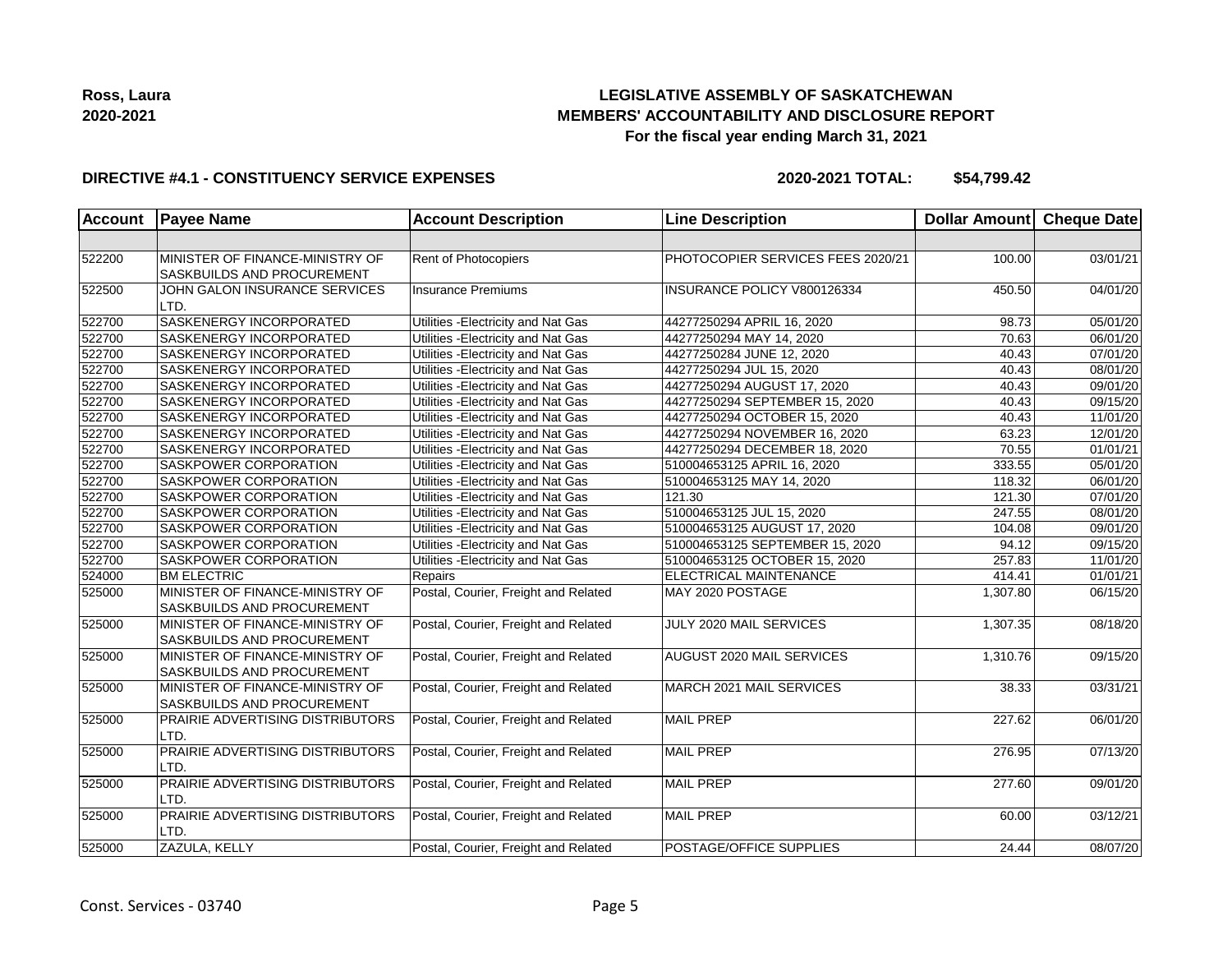

### **DIRECTIVE #4.1 - CONSTITUENCY SERVICE EXPENSES**

| Account | <b>Payee Name</b>                                      | <b>Account Description</b>              | <b>Line Description</b>                               | Dollar Amount Cheque Date |          |
|---------|--------------------------------------------------------|-----------------------------------------|-------------------------------------------------------|---------------------------|----------|
|         |                                                        |                                         |                                                       |                           |          |
| 525000  | ZAZULA, KELLY                                          | Postal, Courier, Freight and Related    | POSTAGE/OFFICE SUPPLIES                               | 142.97                    | 11/18/20 |
| 525000  | ZAZULA, KELLY                                          | Postal, Courier, Freight and Related    | OFFICE SUPPLIES/FLORAL/POSTAGE                        | 48.30                     | 03/01/21 |
| 525000  | ZAZULA, KELLY                                          | Postal, Courier, Freight and Related    | OFFICE SUPPLIES/POSTAGE/GREETING<br><b>CARDS</b>      | 97.91                     | 03/26/21 |
| 528000  | <b>BTS GROUP INC.</b>                                  | <b>Support Services</b>                 | <b>TECHNICAL SERVICES</b>                             | 116.60                    | 01/01/21 |
| 529000  | ALLEN LEFEBVRE PHOTOGRAPHY                             | <b>General Contractual Services</b>     | PHOTOGRAPHIC DESIGNS                                  | 160.00                    | 06/01/20 |
| 529000  | <b>CROWN SHRED &amp; RECYCLING</b>                     | <b>General Contractual Services</b>     | <b>RECYCLING SERVICES</b>                             | 33.90                     | 12/01/20 |
| 529000  | <b>NEWTON BOYS MOVING</b>                              | <b>General Contractual Services</b>     | MOVING SERVICES                                       | 540.00                    | 02/01/21 |
| 529000  | ORBAN, KYLA                                            | <b>General Contractual Services</b>     | <b>PACKING/SHREDDING</b>                              | 75.00                     | 12/01/20 |
| 529000  | ORBAN, KYLA                                            | <b>General Contractual Services</b>     | PACKING/SHREDDING                                     | 180.00                    | 12/01/20 |
| 529000  | ORBAN, KYLA                                            | <b>General Contractual Services</b>     | <b>PACKAGING</b>                                      | 240.00                    | 03/05/21 |
| 529000  | PRAIRIE SHINE CLEANING SERVICES                        | <b>General Contractual Services</b>     | OFFICE CLEANING - NO GST                              | 112.50                    | 05/06/20 |
| 529000  | PRAIRIE SHINE CLEANING SERVICES                        | <b>General Contractual Services</b>     | OFFICE CLEANING - NO GST                              | 90.00                     | 07/13/20 |
| 529000  | PRAIRIE SHINE CLEANING SERVICES                        | <b>General Contractual Services</b>     | OFFICE CLEANING - NO GST                              | 95.40                     | 09/10/20 |
| 529000  | PRAIRIE SHINE CLEANING SERVICES                        | <b>General Contractual Services</b>     | OFFICE CLEANING - NO GST                              | 150.00                    | 12/08/20 |
| 529000  | <b>WALLACE RUG &amp; UPHOLSTERY</b><br><b>CLEANERS</b> | <b>General Contractual Services</b>     | <b>RUG CLEANING</b>                                   | 139.92                    | 12/01/20 |
| 529000  | ZAZULA, KELLY                                          | <b>General Contractual Services</b>     | <b>WATER COOLER/OFFICE</b><br>SUPPLIES/VACUUM TUNE UP | 122.10                    | 09/01/20 |
| 529200  | ZAZULA, KELLY                                          | Professional Development                | TUITION/DESK/KEYBOARD/MAT/TEXTBO<br><b>OK</b>         | 595.00                    | 05/01/20 |
| 529200  | ZAZULA, KELLY                                          | Professional Development                | <b>TUITION &amp; BOOK</b>                             | 2,003.50                  | 01/27/21 |
| 529201  | ZAZULA, KELLY                                          | <b>Tuition and Book Reimbursement</b>   | TUITION/DESK/KEYBOARD/MAT/TEXTBO<br><b>OK</b>         | 153.30                    | 05/01/20 |
| 529201  | ZAZULA, KELLY                                          | Tuition and Book Reimbursement          | <b>TUITION &amp; BOOK</b>                             | 137.45                    | 01/27/21 |
| 530000  | PATTISON OUTDOOR ADVERTISING LP                        | <b>Communications Development Costs</b> | ADVERTISING PRODUCTION                                | 132.50                    | 06/15/20 |
| 530000  | PATTISON OUTDOOR ADVERTISING LP                        | <b>Communications Development Costs</b> | <b>ADVERTISING PRODUCTION</b>                         | 906.30                    | 08/01/20 |
| 530000  | PATTISON OUTDOOR ADVERTISING LP                        | <b>Communications Development Costs</b> | ADVERTISING PRODUCTION                                | 132.50                    | 09/01/20 |
| 530000  | PATTISON OUTDOOR ADVERTISING LP                        | <b>Communications Development Costs</b> | ADVERTISING PRODUCTION                                | 132.50                    | 12/02/20 |
| 530300  | MARU GROUP CANADA INC.                                 | Primary Research/Focus group            | AD HOC RESEARCH                                       | 661.11                    | 06/01/20 |
| 530300  | MARU GROUP CANADA INC.                                 | Primary Research/Focus group            | AD HOC RESEARCH                                       | 661.11                    | 10/01/20 |
| 530300  | MARU GROUP CANADA INC.                                 | Primary Research/Focus group            | AD HOC RESEARCH                                       | 632.97                    | 03/01/21 |
| 530300  | MARU GROUP CANADA INC.                                 | Primary Research/Focus group            | AD HOC RESEARCH                                       | 632.97                    | 03/01/21 |
| 530500  | <b>CLASSIC SIGNS</b>                                   | Media Placement                         | <b>ADVERTISING</b>                                    | 1,740.00                  | 12/02/20 |
| 530500  | PATTISON OUTDOOR ADVERTISING LP                        | Media Placement                         | <b>ADVERTISING</b>                                    | 1,200.00                  | 06/15/20 |
| 530500  | PATTISON OUTDOOR ADVERTISING LP                        | Media Placement                         | <b>ADVERTISING</b>                                    | 1,200.00                  | 07/13/20 |
| 530500  | PATTISON OUTDOOR ADVERTISING LP                        | Media Placement                         | <b>ADVERTISING</b>                                    | 1,750.00                  | 08/01/20 |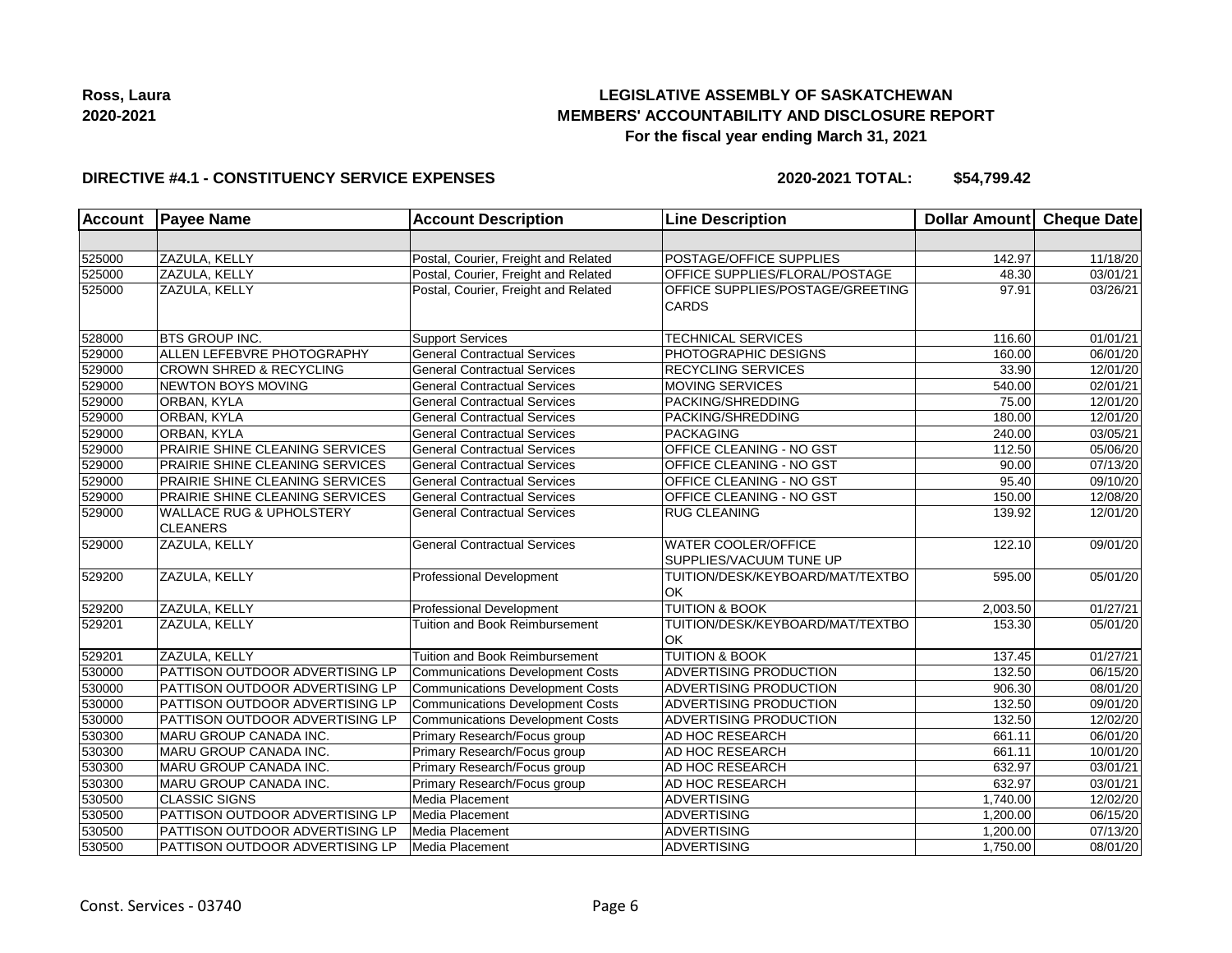

### **DIRECTIVE #4.1 - CONSTITUENCY SERVICE EXPENSES**

| <b>Account</b> | <b>Payee Name</b>                       | <b>Account Description</b>         | <b>Line Description</b>                                 | <b>Dollar Amount</b> | <b>Cheque Date</b>    |
|----------------|-----------------------------------------|------------------------------------|---------------------------------------------------------|----------------------|-----------------------|
|                |                                         |                                    |                                                         |                      |                       |
| 530500         | PATTISON OUTDOOR ADVERTISING LP         | Media Placement                    | <b>ADVERTISING</b>                                      | 1,200.00             | 09/01/20              |
| 530500         | PATTISON OUTDOOR ADVERTISING LP         | Media Placement                    | ADVERTISING-TERM ENDS SEPTEMBER<br>15/20                | 1,437.50             | 09/01/20              |
| 530500         | PATTISON OUTDOOR ADVERTISING LP         | Media Placement                    | ADVERTISING-ENDING SEPTEMBER<br>15/20                   | 385.72               | 09/07/20              |
| 530500         | PATTISON OUTDOOR ADVERTISING LP         | Media Placement                    | <b>ADVERTISING</b>                                      | 1.000.00             | 12/01/20              |
| 530500         | ROSS, LAURA B.                          | Media Placement                    | REIMB: SCANNER APP/ADVERTISING                          | 70.00                | 05/11/20              |
| 530500         | ROSS, LAURA B.                          | Media Placement                    | <b>REIMB: SCANNER APP/ADVERTISING</b>                   | 50.00                | 09/07/20              |
| 530800         | <b>WESTERN LITHO LTD.</b>               | Publications                       | POSTCARD MAILERS                                        | 1,344.66             | 07/01/20              |
| 530800         | <b>WESTERN LITHO LTD.</b>               | Publications                       | <b>POSTCARD MAILER</b>                                  | 1,170.70             | 09/01/20              |
| 530800         | <b>WESTERN LITHO LTD.</b>               | Publications                       | POSTCARD MAILERS                                        | 1,410.86             | 09/01/20              |
| 530900         | <b>WASCANA FLOWER SHOPPE</b>            | <b>Promotional Items</b>           | <b>FLOWERS</b>                                          | 83.40                | 10/01/20              |
| 530900         | <b>WASCANA FLOWER SHOPPE</b>            | Promotional Items                  | <b>FLOWERS</b>                                          | 94.00                | 10/01/20              |
| 530900         | ZAZULA, KELLY                           | Promotional Items                  | <b>GREETING CARDS/OFFICE SUPPLIES</b>                   | 13.75                | 01/04/21              |
| 530900         | ZAZULA, KELLY                           | Promotional Items                  | OFFICE SUPPLIES/FLORAL/POSTAGE                          | 33.29                | 03/01/21              |
| 530900         | ZAZULA, KELLY                           | <b>Promotional Items</b>           | <b>OFFICE SUPPLIES/POSTAGE/GREETING</b><br><b>CARDS</b> | 19.97                | 03/26/21              |
| 542000         | ZAZULA, KELLY                           | Travel                             | C.A. TRAVEL MAY 25 - JUNE 3, 2020                       | 24.67                | 06/01/20              |
| 542000         | ZAZULA, KELLY                           | Travel                             | C.A. TRAVEL JULY 2 - 9, 2020                            | 64.90                | 07/09/20              |
| 542000         | ZAZULA, KELLY                           | Travel                             | C.A. TRAVEL JULY 14, 2020                               | 46.27                | $\overline{07/14/20}$ |
| 542000         | ZAZULA, KELLY                           | Travel                             | C.A. TRAVEL JULY 20 - AUGUST 7, 2020                    | 84.72                | 08/07/20              |
| 542000         | ZAZULA, KELLY                           | Travel                             | C.A. TRAVEL AUGUST 14 - 19, 2020                        | 197.06               | 09/01/20              |
| 542000         | ZAZULA, KELLY                           | Travel                             | C.A. TRAVEL SEPTEMBER 3 - 13, 2020                      | 142.20               | 09/13/20              |
| 542000         | ZAZULA, KELLY                           | Travel                             | C.A. TRAVEL SEPTEMBER 15 - 21, 2020                     | 73.00                | 09/21/20              |
| 542000         | ZAZULA, KELLY                           | Travel                             | C.A. TRAVEL OCTOBER 30 - NOVEMBER<br>4,2020             | 100.50               | 11/18/20              |
| 542000         | ZAZULA, KELLY                           | Travel                             | C.A. TRAVEL DECEMBER 3 - 23, 2020                       | 51.56                | 01/01/21              |
| 542000         | ZAZULA, KELLY                           | Travel                             | C.A. TRAVEL NOVEMBER 30 -<br><b>DECEMBER 10, 2020</b>   | 184.10               | 01/01/21              |
| 542000         | ZAZULA, KELLY                           | Travel                             | C.A. TRAVEL FEBRUARY 2 - MARCH 8,<br>2021               | 233.98               | 03/01/21              |
| 542000         | ZAZULA, KELLY                           | Travel                             | C.A. TRAVEL MARCH 26, 2021                              | 61.40                | 03/26/21              |
| 550100         | ALLIED PRINTERS & PROMOTIONS            | <b>Printed Forms</b>               | <b>LETTERHEAD</b>                                       | 519.40               | 01/01/21              |
| 550100         | <b>ALLIED PRINTERS &amp; PROMOTIONS</b> | <b>Printed Forms</b>               | <b>ENVELOPES</b>                                        | 704.90               | 01/01/21              |
| 550100         | ALLIED PRINTERS & PROMOTIONS            | <b>Printed Forms</b>               | <b>BUSINESS CARDS</b>                                   | 371.00               | 01/01/21              |
| 550100         | ALLIED PRINTERS & PROMOTIONS            | <b>Printed Forms</b>               | <b>LETTERHEAD</b>                                       | 329.66               | 03/05/21              |
| 555000         | ROSS, LAURA B.                          | <b>Other Material and Supplies</b> | <b>REIMB: OFFICE SUPPLIES</b>                           | 66.59                | 03/31/21              |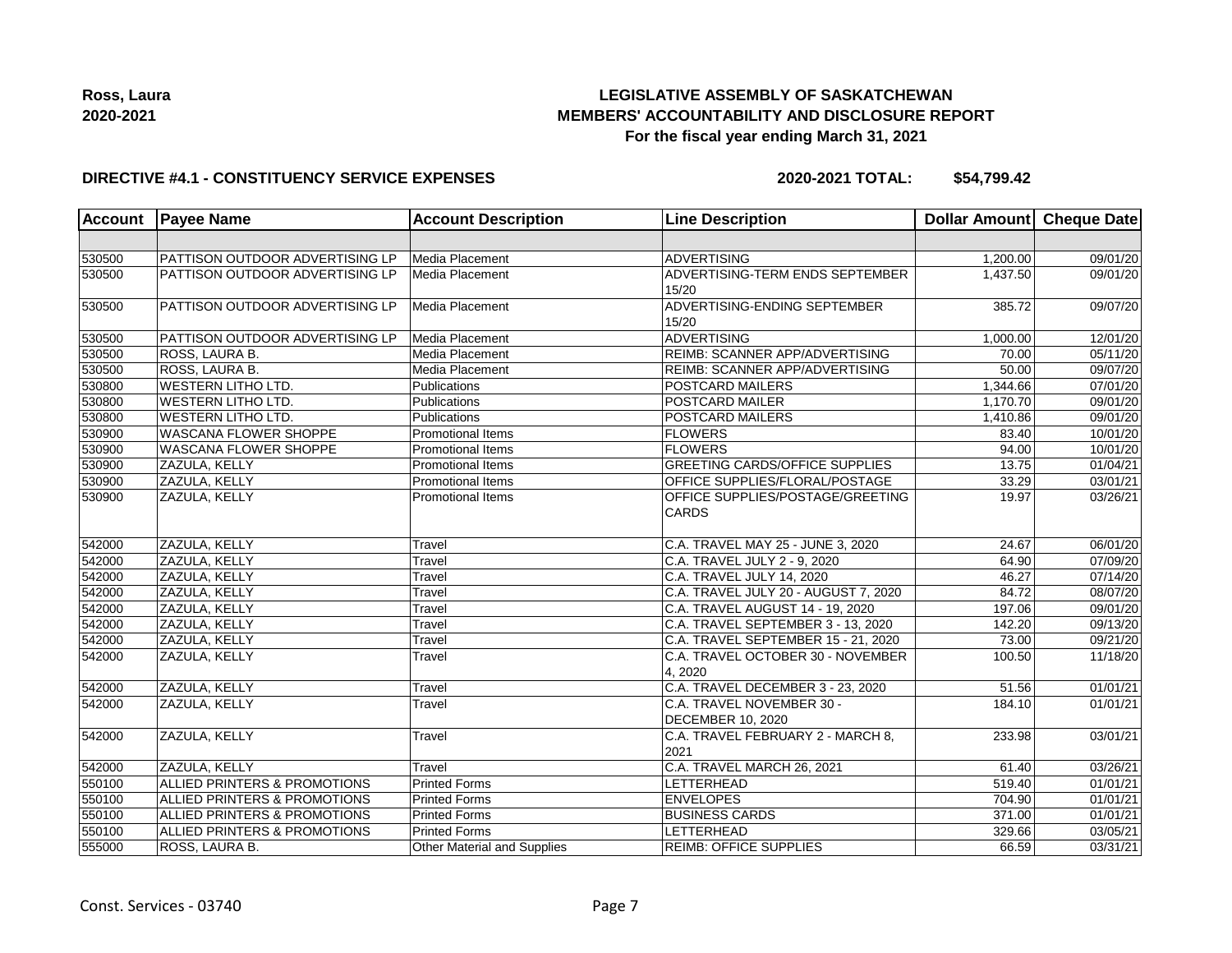

### **DIRECTIVE #4.1 - CONSTITUENCY SERVICE EXPENSES**

| <b>Account</b> | <b>Payee Name</b><br><b>Account Description</b><br><b>Line Description</b> |                                      | Dollar Amount Cheque Date                                          |          |          |
|----------------|----------------------------------------------------------------------------|--------------------------------------|--------------------------------------------------------------------|----------|----------|
|                |                                                                            |                                      |                                                                    |          |          |
| 555000         | <b>WORLD OF WATER</b>                                                      | Other Material and Supplies          | <b>OFFICE SUPPLIES</b>                                             | 14.50    | 12/08/20 |
| 555000         | ZAZULA, KELLY                                                              | Other Material and Supplies          | TUITION/DESK/KEYBOARD/MAT/TEXTBO<br><b>OK</b>                      | 88.79    | 05/01/20 |
| 555000         | ZAZULA, KELLY                                                              | Other Material and Supplies          | <b>OFFICE SUPPLIES</b>                                             | 9.99     | 06/01/20 |
| 555000         | ZAZULA, KELLY                                                              | Other Material and Supplies          | <b>OFFICE SUPPLIES</b>                                             | 37.34    | 06/26/20 |
| 555000         | ZAZULA, KELLY                                                              | Other Material and Supplies          | <b>OFFICE SUPPLIES</b>                                             | 121.04   | 07/13/20 |
| 555000         | ZAZULA, KELLY                                                              | Other Material and Supplies          | POSTAGE/OFFICE SUPPLIES                                            | 8.80     | 08/07/20 |
| 555000         | ZAZULA, KELLY                                                              | Other Material and Supplies          | POSTAGE/OFFICE SUPPLIES                                            | 34.86    | 08/07/20 |
| 555000         | ZAZULA, KELLY                                                              | Other Material and Supplies          | <b>WATER COOLER/OFFICE</b><br>SUPPLIES/VACUUM TUNE UP              | $-58.07$ | 09/01/20 |
| 555000         | ZAZULA, KELLY                                                              | Other Material and Supplies          | <b>WATER COOLER/OFFICE</b>                                         | 58.07    | 09/01/20 |
|                |                                                                            |                                      | SUPPLIES/VACUUM TUNE UP                                            |          |          |
| 555000         | ZAZULA, KELLY                                                              | Other Material and Supplies          | <b>WATER COOLER/OFFICE</b>                                         | 118.05   | 09/01/20 |
|                |                                                                            |                                      | SUPPLIES/VACUUM TUNE UP                                            |          |          |
| 555000         | ZAZULA, KELLY                                                              | Other Material and Supplies          | <b>OFFICE SUPPLIES</b>                                             | 61.57    | 09/15/20 |
| 555000         | ZAZULA, KELLY                                                              | Other Material and Supplies          | POSTAGE/OFFICE SUPPLIES                                            | 6.65     | 11/18/20 |
| 555000         | ZAZULA, KELLY                                                              | Other Material and Supplies          | <b>GREETING CARDS/OFFICE SUPPLIES</b>                              | 33.28    | 01/04/21 |
| 555000         | ZAZULA, KELLY                                                              | Other Material and Supplies          | <b>OFFICE SUPPLIES</b>                                             | 283.21   | 01/04/21 |
| 555000         | ZAZULA, KELLY                                                              | <b>Other Material and Supplies</b>   | <b>GREETING CARDS/OFFICE SUPPLIES</b>                              | 350.23   | 01/04/21 |
| 555000         | ZAZULA, KELLY                                                              | Other Material and Supplies          | <b>OFFICE SUPPLIES</b>                                             | 22.19    | 01/04/21 |
| 555000         | ZAZULA, KELLY                                                              | Other Material and Supplies          | OFFICE SUPPLIES/FLORAL/POSTAGE                                     | 8.47     | 03/01/21 |
| 555000         | ZAZULA, KELLY                                                              | Other Material and Supplies          | OFFICE SUPPLIES/FLORAL/POSTAGE                                     | 382.31   | 03/01/21 |
| 555000         | ZAZULA, KELLY                                                              | Other Material and Supplies          | OFFICE SUPPLIES/POSTAGE/GREETING<br><b>CARDS</b>                   | 348.99   | 03/26/21 |
| 564300         | ZAZULA, KELLY                                                              | Computer Hardware - Exp.             | TUITION/DESK/KEYBOARD/MAT/TEXTBO<br><b>OK</b>                      | 99.89    | 05/01/20 |
| 564600         | ROSS, LAURA B.                                                             | Computer Software - Exp              | <b>REIMB: SCANNER APP/ADVERTISING</b>                              | 29.94    | 05/11/20 |
| 564600         | ROSS, LAURA B.                                                             | Computer Software - Exp              | REIMBURSE SCANNER APP                                              | 14.97    | 06/09/20 |
| 564600         | ROSS, LAURA B.                                                             | Computer Software - Exp              | <b>REIMB: SOFTWARE</b>                                             | 14.97    | 07/13/20 |
| 564600         | ROSS, LAURA B.                                                             | Computer Software - Exp              | <b>REIMB: SCANNER APP</b>                                          | 14.97    | 08/11/20 |
| 564600         | ROSS, LAURA B.                                                             | Computer Software - Exp              | REIMB: SCANNER APP/ADVERTISING                                     | 14.97    | 09/07/20 |
| 565200         | ZAZULA, KELLY                                                              | Office Furniture and Equipment - Exp | TUITION/DESK/KEYBOARD/MAT/TEXTBO<br>lok                            | 288.59   | 05/01/20 |
| 565200         | ZAZULA, KELLY                                                              | Office Furniture and Equipment - Exp | <b>WATER COOLER/OFFICE</b><br>$-281.97$<br>SUPPLIES/VACUUM TUNE UP |          | 09/01/20 |
| 565200         | ZAZULA, KELLY                                                              | Office Furniture and Equipment - Exp | <b>WATER COOLER/OFFICE</b><br>SUPPLIES/VACUUM TUNE UP              | 281.97   | 09/01/20 |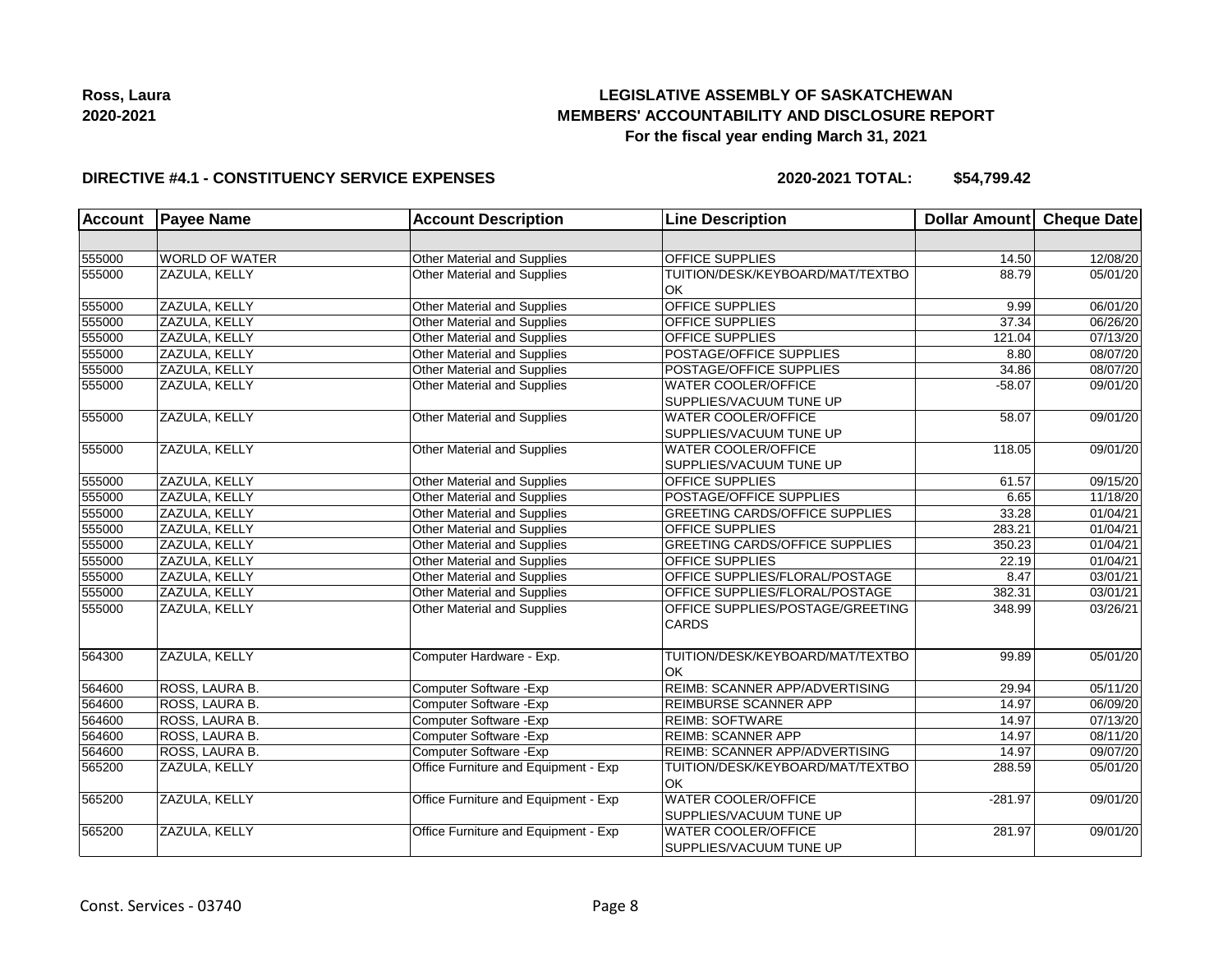# **LEGISLATIVE ASSEMBLY OF SASKATCHEWAN MEMBERS' ACCOUNTABILITY AND DISCLOSURE REPORT For the fiscal year ending March 31, 2021**

### **DIRECTIVE #4.1 - CONSTITUENCY SERVICE EXPENSES**

| <b>Account</b> | <b>IPavee Name</b> | <b>Account Description</b>           | <b>Line Description</b>                                        | <b>Dollar Amountl Cheque Date</b> |          |
|----------------|--------------------|--------------------------------------|----------------------------------------------------------------|-----------------------------------|----------|
|                |                    |                                      |                                                                |                                   |          |
| 565200         | IZAZULA. KELLY     | Office Furniture and Equipment - Exp | <b>IWATER COOLER/OFFICE</b><br><b>ISUPPLIES/VACUUM TUNE UP</b> | 221.99                            | 09/01/20 |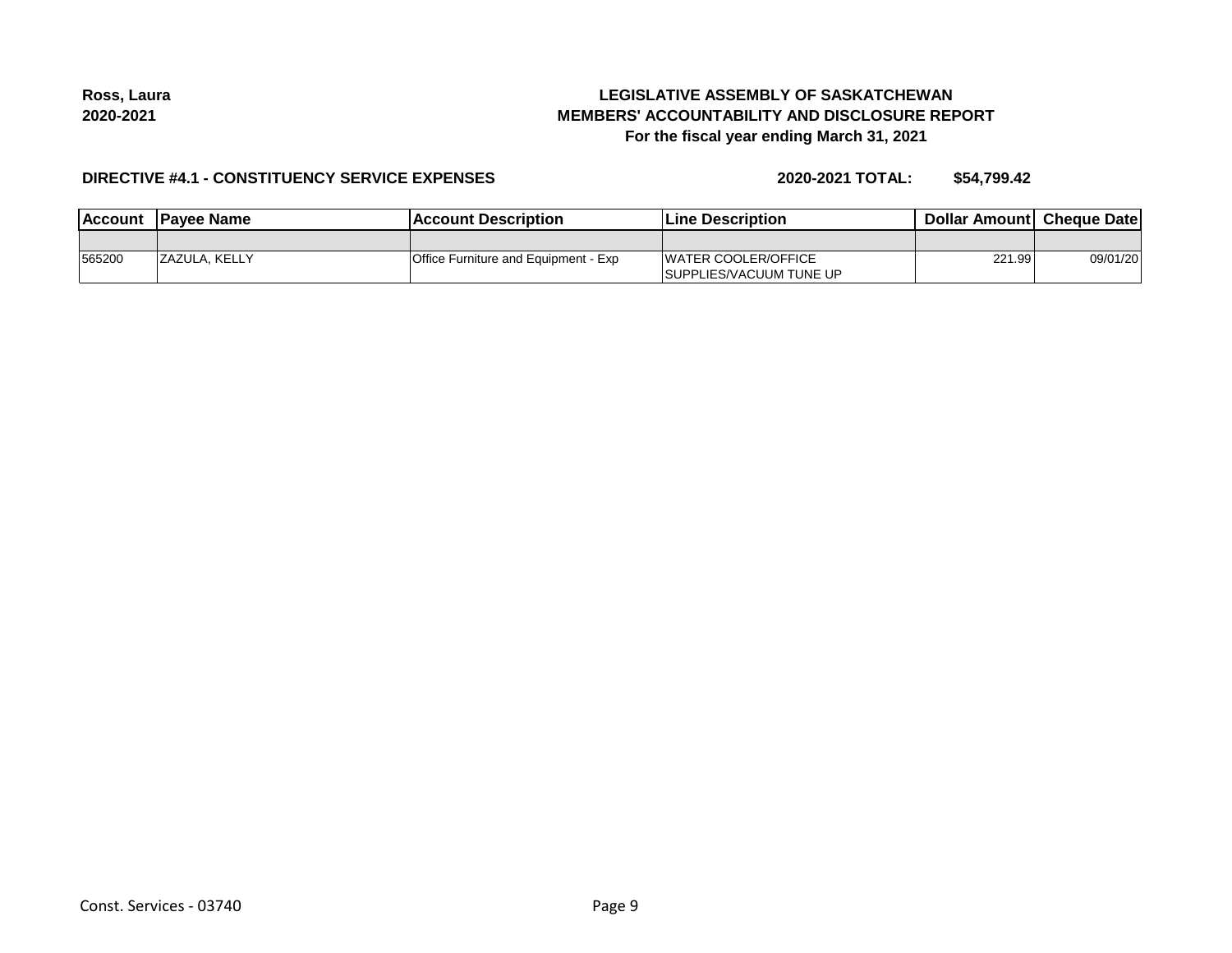## **LEGISLATIVE ASSEMBLY OF SASKATCHEWAN MEMBERS' ACCOUNTABILITY AND DISCLOSURE REPORT For the fiscal year ending March 31, 2021**

### **DIRECTIVE #6 - CONSTITUENCY ASSISTANT EXPENSES**

**2020-2021 TOTAL: \$75,419.14**

| <b>Account</b> | <b>Payee Name</b> | <b>Account Description</b>       | Dollar Amount Cheque Date |          |
|----------------|-------------------|----------------------------------|---------------------------|----------|
|                |                   |                                  |                           |          |
| 513000         | ZAZULA, KELLY     | Out-of-Scope Permanent           | 0.00                      | 04/01/20 |
| 513000         | ZAZULA, KELLY     | Out-of-Scope Permanent           | $-1,805.87$               | 04/13/20 |
| 513000         | ZAZULA, KELLY     | Out-of-Scope Permanent           | 4,067.63                  | 04/14/20 |
| 513000         | ZAZULA, KELLY     | Out-of-Scope Permanent           | 2,827.20                  | 05/01/20 |
| 513000         | ZAZULA, KELLY     | Out-of-Scope Permanent           | 2,827.20                  | 05/13/20 |
| 513000         | ZAZULA, KELLY     | Out-of-Scope Permanent           | 2,827.20                  | 05/27/20 |
| 513000         | ZAZULA, KELLY     | Out-of-Scope Permanent           | 3,026.92                  | 06/10/20 |
| 513000         | ZAZULA, KELLY     | Out-of-Scope Permanent           | 2,863.92                  | 06/24/20 |
| 513000         | ZAZULA, KELLY     | Out-of-Scope Permanent           | 2,863.92                  | 07/08/20 |
| 513000         | ZAZULA, KELLY     | Out-of-Scope Permanent           | 2,863.92                  | 07/22/20 |
| 513000         | ZAZULA, KELLY     | Out-of-Scope Permanent           | 2,863.92                  | 08/05/20 |
| 513000         | ZAZULA, KELLY     | Out-of-Scope Permanent           | 2,863.92                  | 08/19/20 |
| 513000         | ZAZULA, KELLY     | Out-of-Scope Permanent           | 2,863.92                  | 09/02/20 |
| 513000         | ZAZULA, KELLY     | Out-of-Scope Permanent           | 2,863.92                  | 09/16/20 |
| 513000         | ZAZULA, KELLY     | Out-of-Scope Permanent           | 2,863.92                  | 10/01/20 |
| 513000         | ZAZULA, KELLY     | Out-of-Scope Permanent           | 6,300.62                  | 10/06/20 |
| 513000         | ZAZULA, KELLY     | Out-of-Scope Permanent           | 2,863.92                  | 11/10/20 |
| 513000         | ZAZULA, KELLY     | Out-of-Scope Permanent           | 2,863.92                  | 11/24/20 |
| 513000         | ZAZULA, KELLY     | Out-of-Scope Permanent           | 2,863.92                  | 12/09/20 |
| 513000         | ZAZULA, KELLY     | Out-of-Scope Permanent           | 2,863.92                  | 12/22/20 |
| 513000         | ZAZULA, KELLY     | Out-of-Scope Permanent           | 2,863.92                  | 01/06/21 |
| 513000         | ZAZULA, KELLY     | Out-of-Scope Permanent           | 2,863.92                  | 01/20/21 |
| 513000         | ZAZULA, KELLY     | Out-of-Scope Permanent           | 2,863.92                  | 02/03/21 |
| 513000         | ZAZULA, KELLY     | Out-of-Scope Permanent           | 2,863.92                  | 02/17/21 |
| 513000         | ZAZULA, KELLY     | Out-of-Scope Permanent           | 2,863.92                  | 03/03/21 |
| 513000         | ZAZULA, KELLY     | Out-of-Scope Permanent           | 2,884.00                  | 03/17/21 |
| 513000         | ZAZULA, KELLY     | Out-of-Scope Permanent           | 2,884.00                  | 03/30/21 |
| 513000         | ZAZULA, KELLY     | Out-of-Scope Permanent           | 865.20                    | 04/09/21 |
| 519900         | None (Default)    | Change in Y/E Accrued Empl Leave | $-1,413.60$               | 04/20/20 |
|                |                   | Entitlements                     |                           |          |
| 519900         | None (Default)    | Change in Y/E Accrued Empl Leave | 1,442.00                  | 04/14/21 |
|                |                   | Entitlements                     |                           |          |